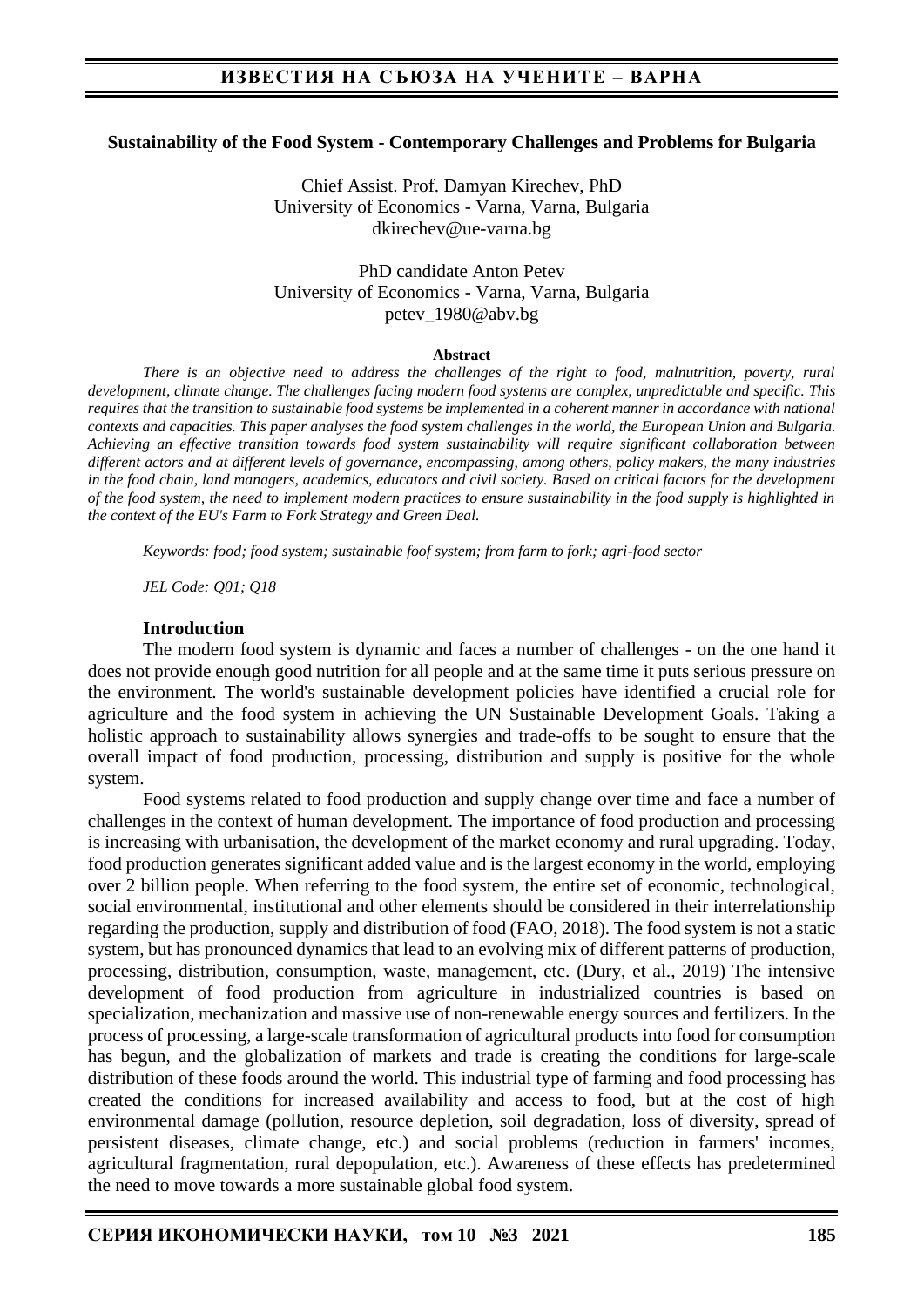Modern food and agricultural production systems create significant quantities of food available on global markets, but generate serious negative outcomes in many aspects: land degradation, water pollution, ecosystem disruption, high greenhouse gas emissions, biodiversity loss, increasing hunger, nutrient deficiencies, obesity and increasing nutrition-related diseases, stress on farmers' livelihoods due to reduced incomes, unbalanced rural development and Increasing use of chemical fertilizers and pesticides, preventive use of antibiotics in livestock have led to increased vulnerability of agricultural production to environmental changes. The way in which economic systems are structured has changed, reducing the number of actors (mainly small farmers) at the expense of consolidation of production units, which has also affected the food supply system. Circumstances have necessitated a change in the model of agriculture and food production to a fundamentally different model based on farm diversification, limiting the use of resources, reducing the use of chemical inputs, maintaining biodiversity and healthy agro-ecosystems, stimulating interactions between species, as part of a holistic strategy to achieve sustainability. There has taken increasing evidence of the need for a paradigm shift in the implementation of agroecological systems (IPES-Food, 2016). There is growing evidence that these systems can increasingly compete with 'industrial' agriculture and be a sustainable alternative in food production and supply, to improve human health, resource use and environmental impact, and to improve the social development of rural communities. This implies and justifies a shift in policy initiatives towards the implementation and development of an agroecological approach to food production.

## **Challenges for the global food system**

There is widespread recognition that the modern global food system does not provide enough good nutrition for all people and at the same time exerts serious pressure for environmental degradation. There is an objective need to address the challenges of the right to food, malnutrition, poverty, rural development, climate change. According to the UN Committee on World Food Security (CFS) (CFS, 2021), the global food system is at a crossroads, necessitating profound transformation due to demographic changes, pressures on resource use, increasing climate change, loss of diversity, water scarcity, land scarcity, etc.

The UN 2030 Agenda for Sustainable Development called for "bold and transformative steps that are urgently needed to shift the world towards a more sustainable and balanced development path" (UNGA, 2015). It took the approach that agriculture and the food system are deeply intertwined with economies, cultures, societies, health, food security, climate, environment, etc., and are positioned to contribute to a range of sustainable development goals. International organizations have found that nearly 12 percent of the world's population was severely food insecure in 2020, representing 928 million people, and between 720 and 811 million people worldwide were hungry in 2020 (FAO; IFAD; UNICEF; WFP and WHO., 2021). Meanwhile, levels of overweight, micronutrient deficiencies and diet-related diseases show serious trends (HLPE, 2017). At the same time, rising food costs and limited access to food continue to worsen people's healthy diets. The COVID-19 pandemic has further hampered, challenged and exposed a number of weaknesses and problems of the global food system, through the implementation of stringent blocking and physical distancing policies in many countries - slowing economic activity, disrupted food supply chains, etc. (HLPE, 2021) that have unleashed cascading effects on food security with new dynamics.

In line with the Sustainable Development Goals (SDGs) set by the international community (UNGA, 2015), the food system can contribute to achieving some of them beyond overcoming malnutrition and hunger in the world, by implementing policies in terms of achieving greater food security, improving nutrition and creating a sustainable environment, in the context of combating climate change. Sustainable development of the agri-food chain has become a core strategy of the United Nations in efforts to accelerate the achievement of the Sustainable Development Goals (Walker, et al., 2021). In recent years, various UN agencies have continued to join efforts to continuously improve and integrate sustainable development into food production and supply,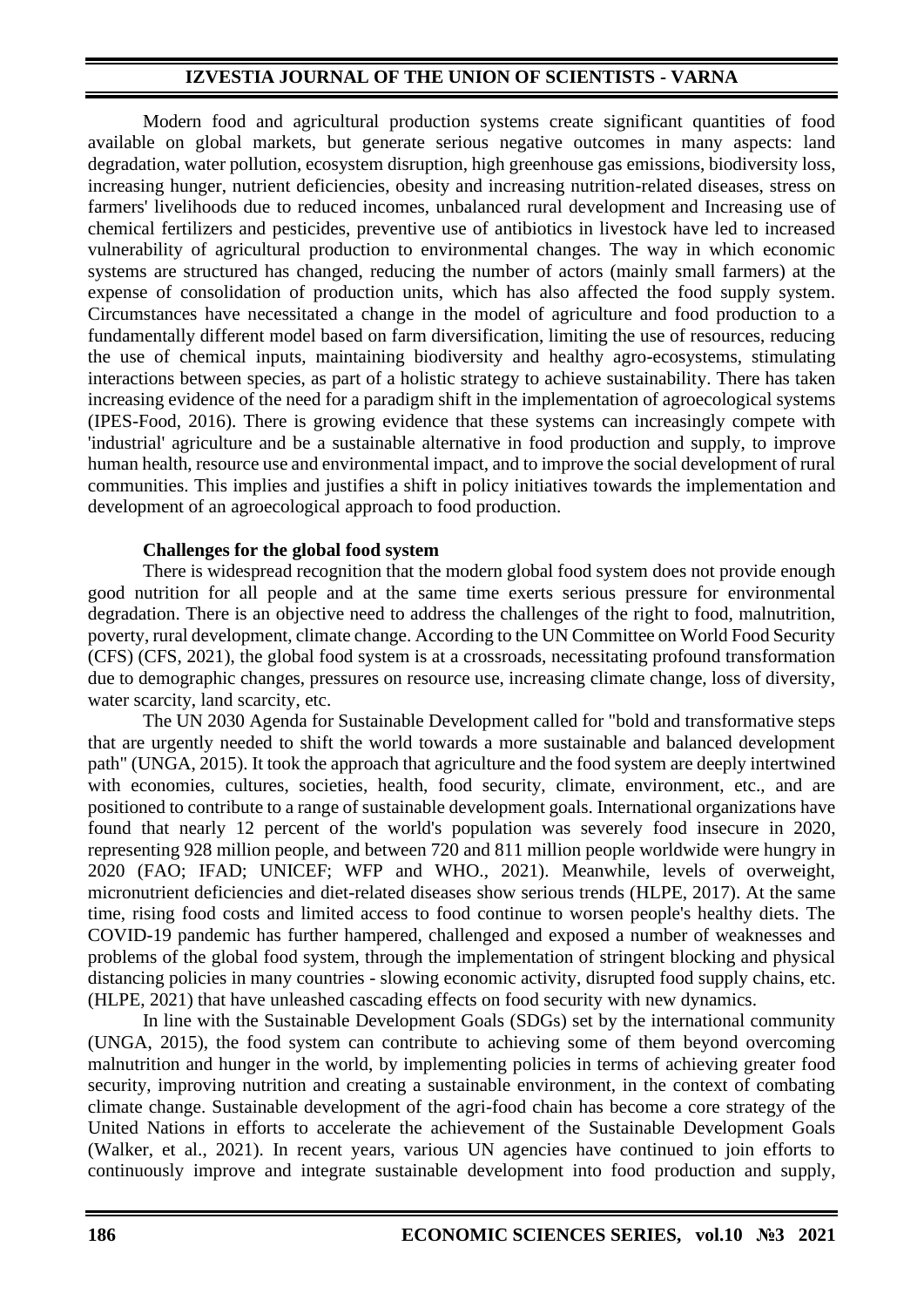implement sustainable approaches, and expand food cooperation. FAO's High-Level Panel on Food Security and Nutrition (HLPE), in a series of reports (HLPE, 2017), (HLPE, 2018), (HLPE, 2019), (HLPE, 2020) has shown that a profound transformation in agriculture is needed to achieve food security in its four dimensions (availability, access, utilization, stability) at all scales. A defining issue is improving the sustainability of the food system that simultaneously provides sufficient food, protects human health and the environment, and meets socio-economic standards.



*Source: Adapted from FAO (FAO, 2014)*

Figure 1. Sustainability of food system

The literature lacks a single definition of 'sustainable food system', but it does incorporate an understanding of food and nutrition as part of a dynamic and complex system involving human and environmental processes influencing food with high levels of uncertainty (SAPEA, Science Advice for Policy by European Academies, 2020). The current food system can be assumed to be unsustainable and requires attention to its social, economic and environmental components. From an economic point of view, a food system is considered sustainable if the activities carried out by any actor or service provider is commercially or fiscally viable. Activities must generate benefits or economic added value for all categories of stakeholders in the food supply for consumers. From a social perspective, a food system is considered sustainable when there is equity in the distribution of economic value added, considering vulnerable groups categorized by gender, age, race, etc. Food and nutrition must contribute to the advancement of important socio-cultural outcomes. In terms of the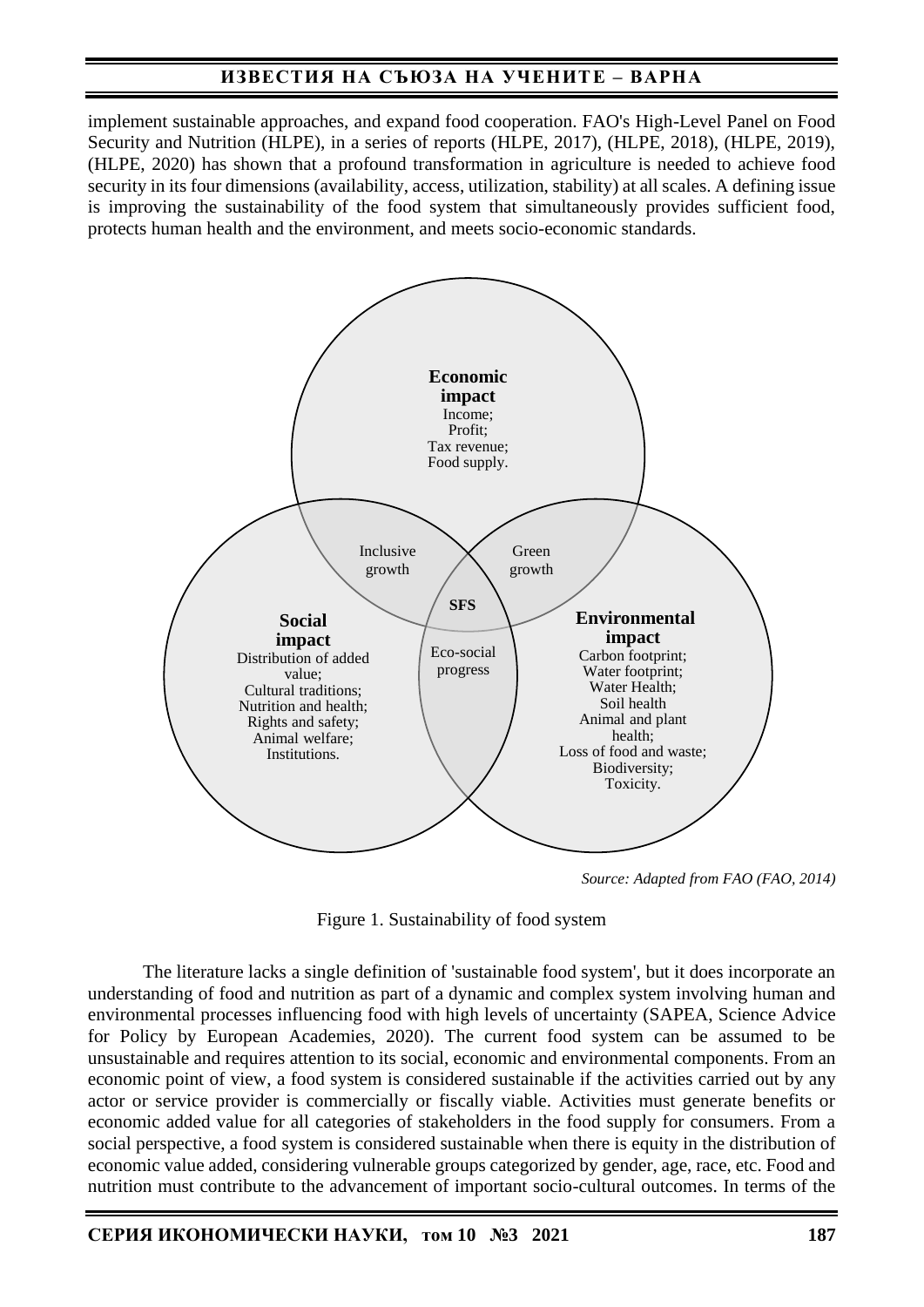environmental dimension, sustainability is defined by ensuring that the impacts of food system activities on the surrounding natural environment are neutral or positive (Figure 1). Proposed approaches and practices to achieve food system sustainability will need to be evaluated from all sustainability perspectives to ensure that there will be no adverse impacts on any of these influences. This holistic approach would allow synergies and trade-offs to be sought to ensure that the overall impact of food production, processing, distribution and delivery is positive for the whole system. In line with the realisation of food system resilience, agricultural food production should evolve to ensure the following outcomes:

First, to ensure sufficient food production to meet people's needs and satisfy their right to food. Considering FAO estimates of population growth, changes in nutrition levels, production levels, agricultural production needs to increase by 70% from current levels by 2050 (Alexandratos & Bruinsma, 2012). This projection of course needs to be updated in the context of changes in the structure of crop and livestock consumption as well as changes in food loss.

Second, agricultural production must be developed in ways that increase the incomes of smaller farmers and local producers. Sustainability would be higher when growth is achieved as a result of smallholder production, while stimulating demand for goods and services from local producers and service providers. Subsistence farming is more likely to divert resources to the supply of imported inputs and means of production, thus further increasing rural poverty.

Third, agriculture must not compromise its ability to meet the needs of future generations. Biodiversity loss, unsustainable water uses in agriculture, soil degradation are all problems that compromise the ability of natural resources to sustain agricultural production. Climate change (associated with increasing frequency of extreme natural events such as droughts, reduced rainfall or flooding, flooding, sea level rise, salinization of coastal lands, etc.) is increasingly impacting the ability of certain regions and communities to provide food, altering ecosystems and reducing the ability of agricultural ecosystems to sustain themselves (IPCC, 2019). Climate change is also destabilizing markets (OECD/FAO, 2021), which faces severe income fluctuations for farmers, especially smallholder farmers.

The challenges facing modern food systems are complex, unpredictable and specific. This requires the transition to sustainable food systems to take place in a coherent way in line with national context and capacity (CFS, 2021). There is no single approach to achieving food security and improving the food system. This challenge attracts the interest of international researchers and organizations to seek a variety of holistic and innovative approaches to improving the food system and the transition to sustainability. The need for the introduction of innovative approaches related to the transformation of the food system, including changes in practices, norms, markets, institutional arrangements, etc., which can promote new networks for the production, processing, distribution and consumption of food in a way that is fully objective, different from the existing one (CFS, 2020). Approaches to food sustainability must contribute to the benefits of the three pillars of sustainability (economic, social, environmental), strengthen the four dimensions of food security (availability, access, use, stability), provide flexibility and adaptability, ensure accessibility and justice, to meet the needs of farmers (especially small ones), to encourage young people to take up employment in food production, etc. The use of innovative approaches for this purpose cannot happen without the necessary changes in agricultural and food policy at the international, regional, national and local levels.

There are many innovative approaches in theory and practice that increase the efficiency of inputs used in agricultural and food production, and improve markets and governance. The FAO Expert Group on Food Security and Nutrition identifies two groups of innovative approaches aimed at promoting the transition to a sustainable food system and improving food security (HLPE, 2019): (1) Sustainable intensification and related (incl. sustainable intensification, climate-smart agriculture, precision agriculture, sustainable food chains, nutrition-sensitive agriculture, etc.) and (2) agroecological and related approaches (incl. agroecology, agroforestry, bioregional agriculture,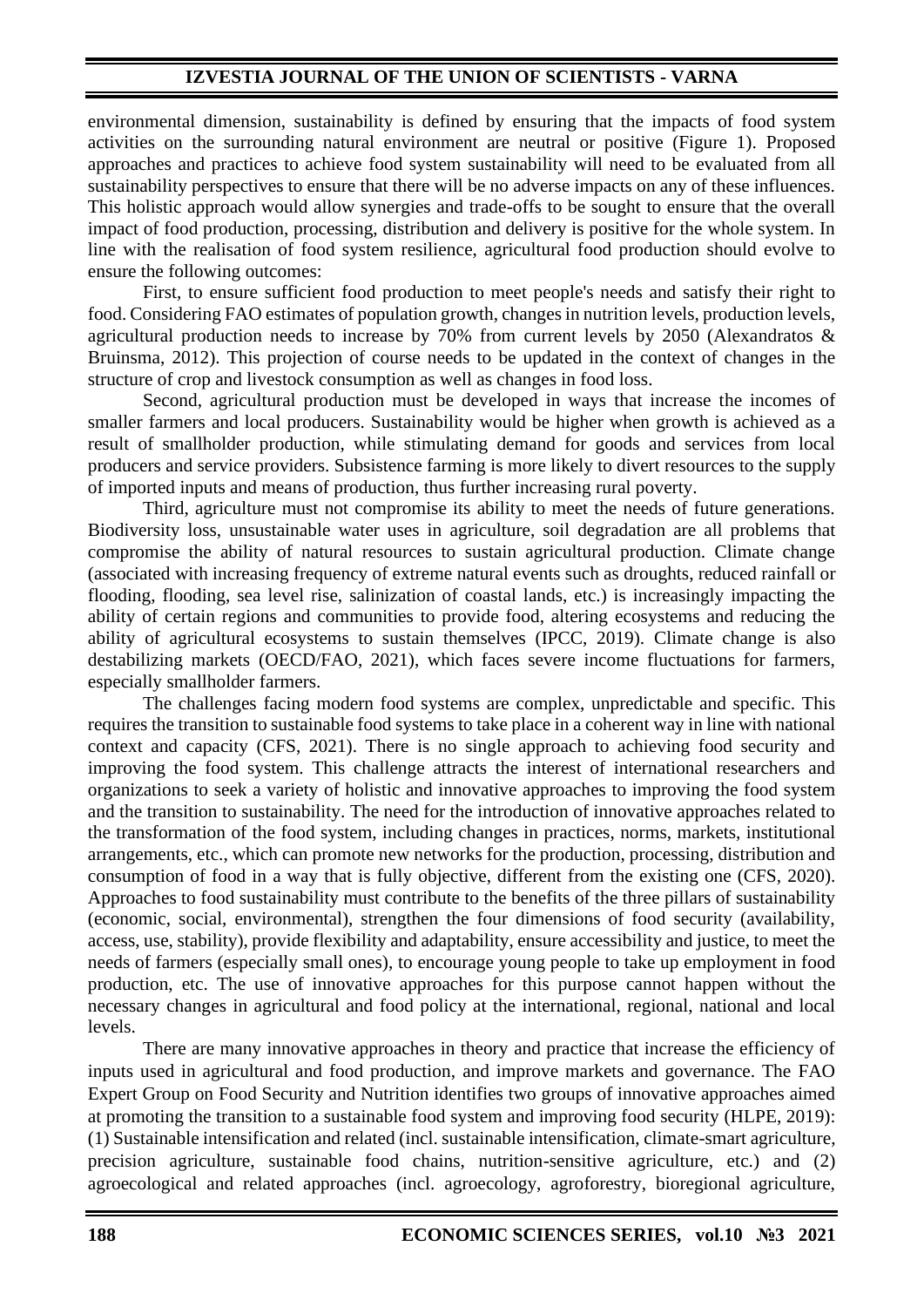permaculture, food sovereignty, etc.). The diversity in approaches and practices have different focus on production and interact differently with the food system. Each may be more or less relevant to a specific context and as a response to the challenges it addresses and faces. Different pathways to transition to sustainable food systems can be introduced in different types of agricultural production and food systems, and need to be adapted to the context of local needs and expectations. While there is no one-size-fits-all solution to achieving food security, governments should make efforts to improve the environmental, social and economic sustainability of their food systems, in line with national and international commitments, key among which is the 'right to food' (UN, 2010), which can serve to guide efforts to achieve food security and nutritious diets for all.

Addressing the transition to sustainable food systems and sustainable production systems in agriculture and food production involves long-term approaches and practices aimed at achieving an environmentally sound and safe food system (Pashova, S., 2021), (Stoyanova, A., 2020a), (Stoyanova, A., 2020b), (Marinova, V., 2021).

#### **Challenges for the food system in the European Union**

There are currently a number of circumstances that lead to economic, social and environmental unsustainability of the EU food system. These are explored in detail in a number of documents and reports and recognised in the European Commission's initial impact assessment (IPBES, 2019; IPCC, 2019; SAPEA, 2020; European Commission, 2021; IFPRI, 2021). The need for change has also been reinforced in the context of the Covid-19 pandemic. In the context of the COVID-19 pandemic, the importance of having a reliable and resilient food system that functions in all circumstances and is able to ensure that citizens have access to sufficient food supplies that they can afford became clearly evident. The pandemic has more clearly established the interlinkages between health, ecosystems, supply chains, consumption patterns and the planet's limited capacities. Therefore, the more important key issues of European food policy are focused on the environment, climate, animal welfare, and health, as well as social, structural and economic issues, such as those related to trade, sustainability labelling and standards, accessibility and affordability of sustainably produced food, and the concentration of power in the sector. Seeking to jointly address consumption and supply issues in a more holistic way is more demanding than the more entrenched focus on supply within the EU and will require a greater willingness to innovate, but is central to a coherent systems approach. Hence, achieving an effective transition in practice will require significant collaboration between different actors and at different levels of governance, encompassing, among others, policy makers, the many industries in the food chain, land managers, academics, educators and civil society (Baldock, D. & K. Hart (2021). For most, this will require some fundamental changes in thinking and behaviour, as well as a rethinking of business models.

A number of key EU strategies, proposals and bills currently on the table signal major changes in direction. These include the Farm to Fork Strategy, the wider Green Deal, the Fit for 55 Climate Package and more. The publication of the initial impact assessment for a new framework initiative on a sustainable food system signals that now is the time to start a debate about what form this might take and what is required at a more specific level.

The Farm to Fork strategy is the key policy initiative forming the basis of the transition to a sustainable food system. The strategy aims to reduce the environmental and climate footprint of the European food system, ensure food security and limit biodiversity loss. In the context of the Strategy, the current challenges for the food system focus on:

Building a food system that has a neutral or positive impact on the environment by conserving and restoring the terrestrial, freshwater and marine resources on which the food system depends; helping to mitigate and adapt to climate change; protecting land, soil, water and air, and the health and well-being of plants and animals; and reversing the loss of biodiversity.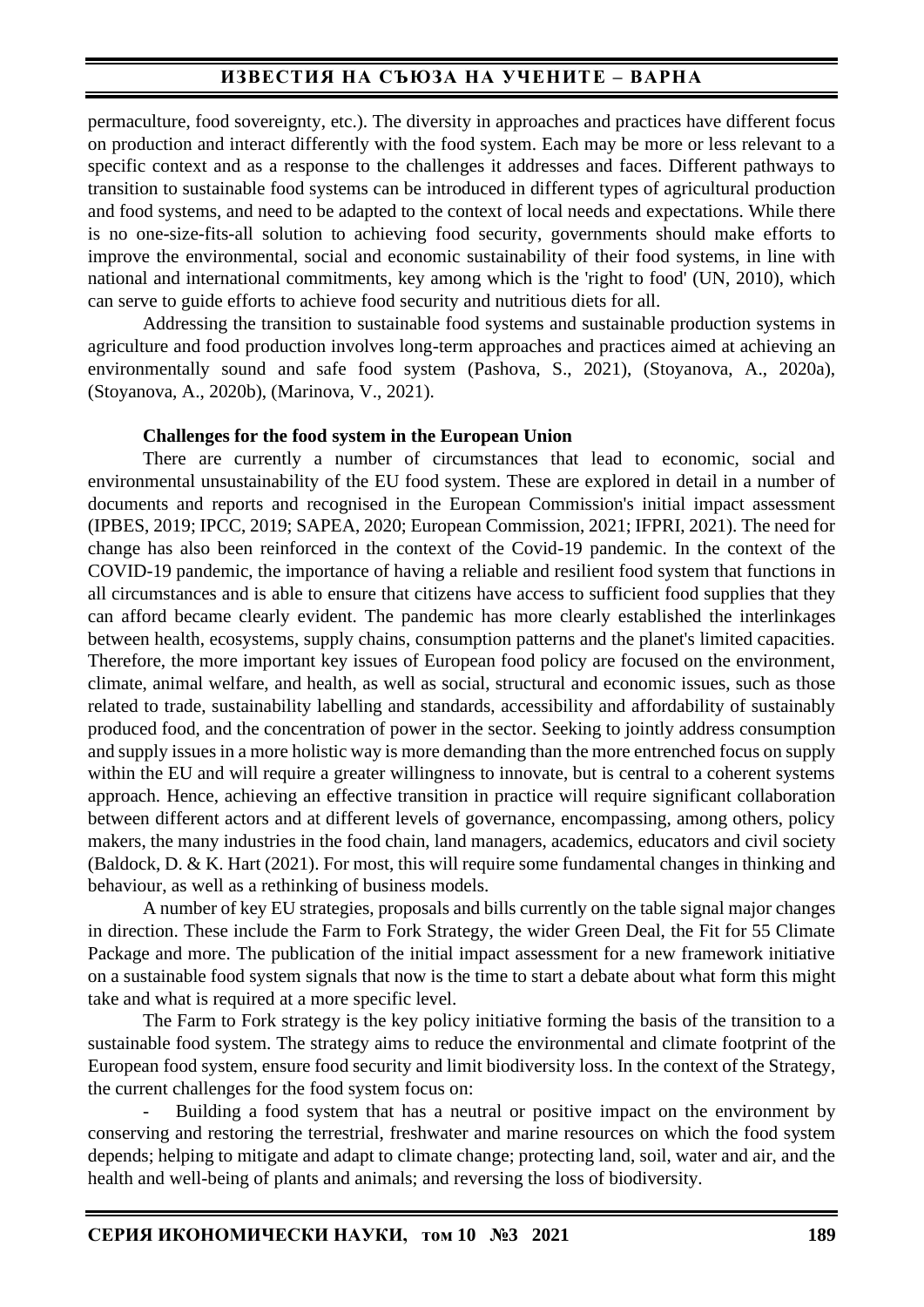Ensure food security, nutrition and public health by ensuring that all people have access to sufficient, nutritious, sustainably produced food that meets high standards of safety and quality, plant health, animal health and welfare, while meeting needs and preferences.

Preserving food accessibility while generating fairer economic returns in the supply chain, so that ultimately the most sustainably produced food is also the most affordable, boosting the competitiveness of the EU supply sector, promoting fair trade, creating new business opportunities while ensuring the integrity of the single market and health and safety at work.

The key action lines for improving food system resilience identified in the Farm to Fork Strategy are:

1) Ensuring sustainable food production - by: implementing new, environmentally friendly business models in agriculture and food production; implementation of development models based on the circular economy; expanding the use of energy from renewable sources in agriculture and food production; limiting the use of pesticides and implementing practices for integrated pest management; introduction and development of agricultural practices preserving nutrients in soils; limiting greenhouse gas emissions from crop and livestock production; limiting the use of antimicrobials; development of animal welfare; protection of plant health and maintenance of species and variety diversity; development of organic farming, etc.

2) Ensuring food security and food safety through a full and diverse supply of safe, nutritious, affordable and sustainably produced food for people at all times, especially in times of crisis.

3) Promoting sustainable practices in food processing, food trade and nutrition - by: developing responsible production and trade practices; improving the corporate governance framework; implementation of circular business models; improving packaging; revision of marketing standards, etc.

4) Promoting sustainable food consumption and facilitating the transition to a healthy and sustainable diet - by: implementing sustainable eating patterns based on healthy foods; improving consumer awareness of food; promoting the consumption of healthy foods; improving access to food through short chains; providing tax incentives for the consumption of healthy foods, etc.

5) Reduction of food loss and waste through the introduction of new methodologies for food labelling and reporting of food waste.

6) Combating food fraud in the food supply chain by implementing zero tolerance policies and dissuasive measures.

The whole ambition of the Farm to Fork Strategy requires coordinated action and a refocusing of efforts towards building and sustaining a more sustainable food system. A major challenge is coordinating policy across countries, securing financial support to realise the goals, setting up adequate monitoring and impact assessment systems. Implementing a holistic approach to food sustainability in the European Union requires the active involvement of all Member States, local authorities and civil society structures.

## **State of the agri-food sector in Bulgaria - production, trade and economy**

The agri-food industry plays an important role in the country's economy in providing food for the population and in securing foreign exchange earnings from the export of produce. The agri-food industry includes the production of 'food', 'beverages' and 'tobacco'. The state of the agri-food industry in Bulgaria is the subject of extensive research in the economic literature (Ivanov, B. et al., 2020), (Ivanov, B. & Sarov, A., 2019). Key elements in the development of the agri-food industry in Bulgaria are presented in Table 1.

Data show that the national agri-food sector is key to the Bulgarian economy, accounting for about 20% of industrial output, 2.5% of the country's economy, employing 15% of those employed in manufacturing and 3% of those employed in the economy. The sector maintains its export orientation, providing a positive trade balance and over 13% of exports. Structurally, the agri-food sub-sectors with the largest production are bread, bakery and confectionery and meat processing,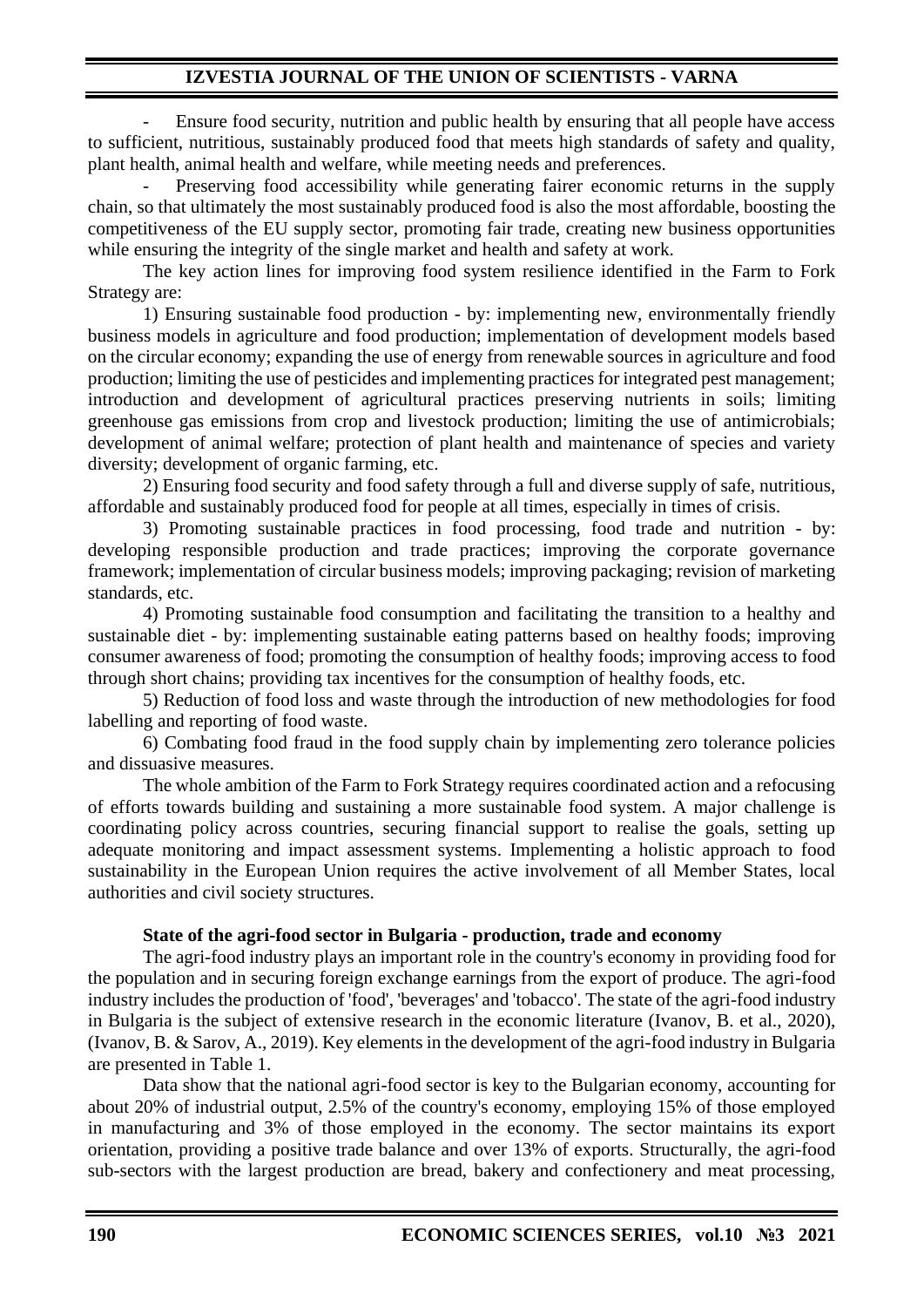which account for over 10% of final output, followed by dairy and fruit and vegetable production. The number of enterprises in the sector is growing, and gross investment is increasing at the same time. Output in the sector reached almost EUR 6 billion. Almost 90% of enterprises are small or medium-sized, and 74 medium-sized enterprises account for more than 50% of value added. Large companies account for around 25% of the value added in the sector. Food trade in urban centres is dominated by large retail chains with significant market power, but the number of specialised outlets (for fruit and vegetables, meat, dairy, beverages) is growing, although they still have a relatively low market share.

| <b>Inndicator</b>                                                             | Year    |         |         |
|-------------------------------------------------------------------------------|---------|---------|---------|
|                                                                               | 2010    | 2015    | 2018    |
| Number of enterprises                                                         | 5 5 2 2 | 6 1 9 9 | 6 1 8 6 |
| Production /Output, million euro                                              | 4 6 6 5 | 5 5 4 9 | 5 9 0 8 |
| Share of food production in industrial<br>production                          | 22,0%   | 20,0%   | 17,5%   |
| Value added, million euro                                                     | 924     | 1059    | 1256    |
| Share of value added of food in<br>industry                                   | 22,4%   | 17,0%   | 16,1%   |
| Share of value added of food in the<br>national economy                       | 2,7%    | 3%      | 2,5%    |
| Employed in food manufacturing                                                | 103 905 | 94 399  | 92 647  |
| Share of employees in the food sector<br>in total industry                    | 17,8%   | 16,0%   | 15,6%   |
| Share of employees in the food sector<br>relative to employees in the economy | 3,6%    | 3,2%    | 3,1%    |
| Gross profit, million euro                                                    | 120,8   | 92,6    | 174,2   |
| Gross investment in food industry,<br>million euro                            | 282,2   | 346,7   | 407,4   |
| Food exports, million euro                                                    | 2 0 0 7 | 2891    | $3635*$ |
| Share in total food exports of the<br>country                                 | 12,9%   | 12,6%   | 13,1%   |
| Food imports, million euro                                                    | 1714    | 2410    | $3226*$ |
| Share in total food imports of the<br>country                                 | 11,0%   | 10,5%   | 10,5%   |
| Trade balance of the food sector,<br>million euro                             | 293     | 481     | 409     |

Table 1. Key indicators for the development of the agro-food industry in Bulgaria for the period 2010 – 2018

*Source: EUROSTAT; \* - data are for 2020*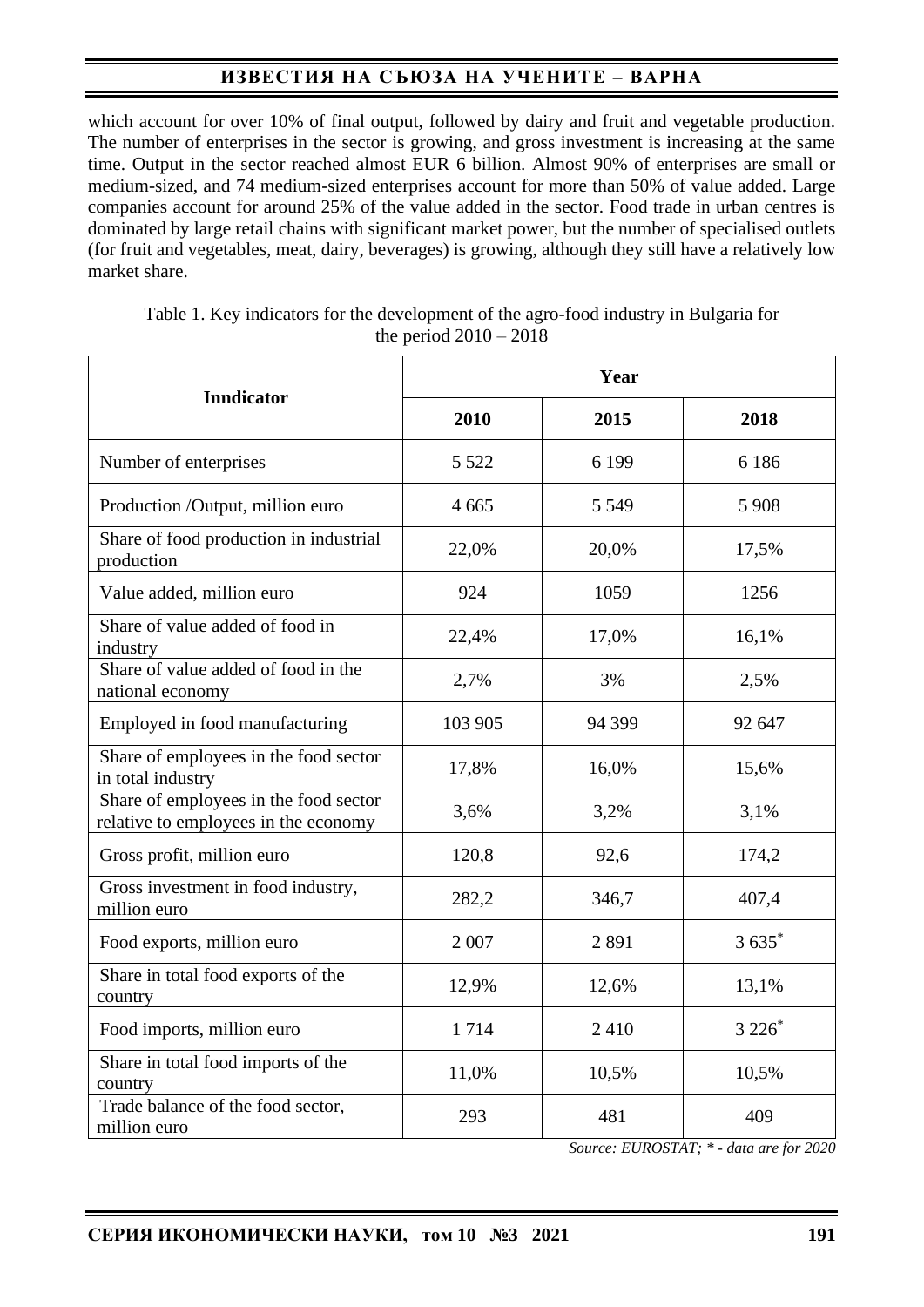## **Conclusion**

There is an objective need to transform the modern food system in order to ensure healthy diets for people worldwide. But the transition to a sustainable food system cannot happen without policy changes at international, regional, national and local levels. This warrant, in conclusion, the following recommendations and proposals:

1. Laying and developing the policy foundations for transforming food systems to ensure sustainability and food security through the deployment of innovative approaches: greater coherence of public policies is needed; promoting the deployment of innovations that are appropriate, accessible and acceptable in terms of the three pillars of sustainability; strengthening the role of the public sector as a regulator of the approaches deployed; developing national transition strategies; promoting partnerships and agreements between

2. Improving support for the transition to a sustainable food system by: promoting and supporting the implementation of diverse and sustainable schemes; supporting innovations aimed at reducing the use of chemical inputs in food production; promoting the implementation and support of sustainable consumption patterns and supporting circular economy activities; promoting sustainable and healthy diets; supporting low-income consumers; promoting and supporting market centres for the development of short chains of

3. Strengthen monitoring and implement effective impact evaluation systems to ensure appropriate improvements are implemented to address food security and healthy diets.

4. Expand support for research, training and knowledge sharing through: strengthening knowledge co-creation; knowledge sharing; public investment in research aimed at food system diversification and resilience, improving knowledge dissemination systems, etc.

5. Multi-stakeholder participation to address inequalities and achieve a sustainable food system by: promoting the creation and effective functioning of NGOs, associations, etc.; supporting smallholder income generation; supporting youth and women in food production activities, etc.

## **References**

- 1. Alexandratos, N. & Bruinsma, J., 2012. *World Agriculture: towards 2030/2050. The 2012 Revision,* Rome: FAO.
- 2. Baldock, D. & K. Hart (2021) 'Pathways towards a legislative framework for sustainable food systems in the EU', Institute for European Environmental Policy
- 3. CFS, 2020. *Policy Recommendations on Agroecological and Other Innovative Approaches for*  **Sustainable Food Systems That Ensure Food Security and Nutrition. Zero Draft. неизв.:Fao.**
- 4. CFS, 2021. *48 Report: Forty-eighth (Special) Session "Making a Difference in Food Security and Nutrition",* неизв.: неизв.
- 5. Dury, S. и др., 2019. *Food Systems at risk: new trends and challenges.* Rome, Montpellier, Brussels: FAO, CIRAD and European Commission.
- 6. European Commision, 2020. *A Farm to ForkStrategy for a Fair, Healthy an Environmentally friendly Food System.* неизв.:European Commission.
- 7. European Commission (2021) Draft Inception Impact Assessment on the Sustainable food system framework initiative, https://ec.europa.eu/info/law/better-regulation/have-yoursay/initiatives/13174-Sustainable-EU-food-system-new-initiative\_en
- 8. European Commission, 2020. *Biodiversity strategy for 2030. Тo secure our rightful place in life.* Brussels: неизв.
- 9. FAO, 2014. *Developing sustainable food value chains – Guiding principles,* Rome: FAO.
- 10. FAO, 2018. *Sustainable food systems. Concept and framework.* неизв.:неизв.
- 11. FAO; IFAD; UNICEF; WFP and WHO., 2021. *The State of Food Security and Nutrition in the World 2021. Transforming food systems for food security, improved nutrition and affordable healthy diets for all..* Rome: FAO.